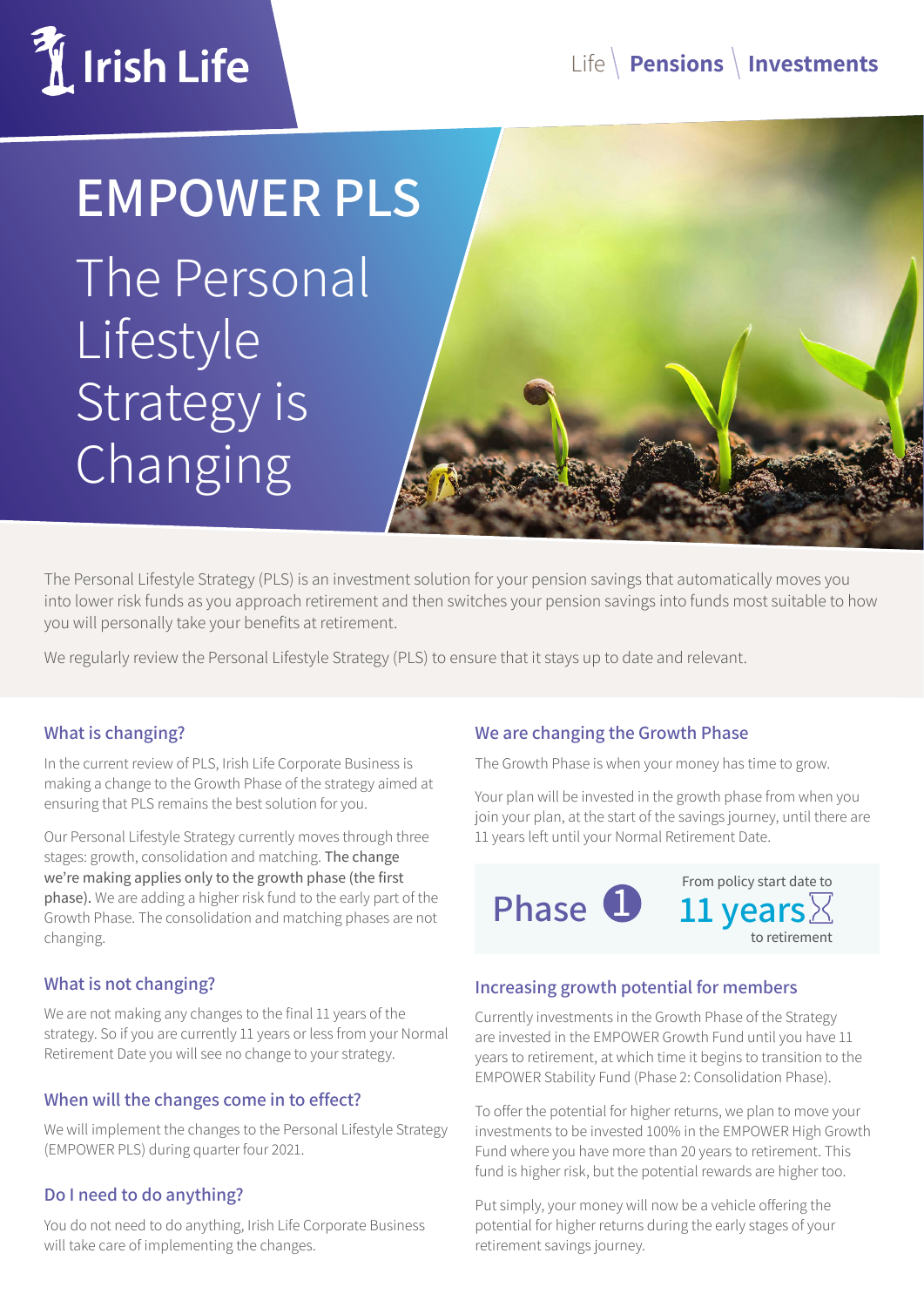

#### **Why are we making this change?**

|                                                                                                                                                                                                                                                                                                                                   | Fund<br>ш<br>$\overline{\mathbf{S}}$<br><b>AHA</b>                                                                                                                                                                                                                                                                                                                                                                                                                                                                                                                                                                                                                                                                                                                                                                                       | ш<br>$\Rightarrow$       | <b>EMPOWER</b><br><b>Pensionfor Life Fund</b><br><b>EMPOWER</b><br><b>Flexible ARF Fund</b>                               |  |  |  |
|-----------------------------------------------------------------------------------------------------------------------------------------------------------------------------------------------------------------------------------------------------------------------------------------------------------------------------------|------------------------------------------------------------------------------------------------------------------------------------------------------------------------------------------------------------------------------------------------------------------------------------------------------------------------------------------------------------------------------------------------------------------------------------------------------------------------------------------------------------------------------------------------------------------------------------------------------------------------------------------------------------------------------------------------------------------------------------------------------------------------------------------------------------------------------------------|--------------------------|---------------------------------------------------------------------------------------------------------------------------|--|--|--|
| <b>EMPOWER</b><br><b>High Growth Fund</b>                                                                                                                                                                                                                                                                                         | <b>EMPOWER</b><br><b>Growth Fund</b>                                                                                                                                                                                                                                                                                                                                                                                                                                                                                                                                                                                                                                                                                                                                                                                                     | $\cap$ 1                 | Depending on: Age, Salary/Service,<br>Retirement date, Fund Value,<br><b>Additional Voluntary Contributions</b><br>(AVCs) |  |  |  |
| 20 years<br>to Retirement                                                                                                                                                                                                                                                                                                         | 11 years<br>to Retirement                                                                                                                                                                                                                                                                                                                                                                                                                                                                                                                                                                                                                                                                                                                                                                                                                | 6 years<br>to Retirement | Retiremen                                                                                                                 |  |  |  |
| Why are we making this change?                                                                                                                                                                                                                                                                                                    |                                                                                                                                                                                                                                                                                                                                                                                                                                                                                                                                                                                                                                                                                                                                                                                                                                          |                          |                                                                                                                           |  |  |  |
| <b>Risk Return</b>                                                                                                                                                                                                                                                                                                                | Volatility                                                                                                                                                                                                                                                                                                                                                                                                                                                                                                                                                                                                                                                                                                                                                                                                                               |                          |                                                                                                                           |  |  |  |
| There is strong evidence in favour of<br>higher risk and return characteristics,<br>particularly in the early years of the<br>savings journey.<br>The EMPOWER High Growth Fund<br>increases participation in rising<br>markets, without materially affecting<br>expected retirement values.                                       | We believe it's better to introduce risk early in a savings journey, when retirement pots<br>are smaller. That's because potential losses have a lower impact on retirement savings.<br>Also, stock-market volatility can provide attractive entry points for future contributions.<br>In other words, when markets fall you are investing at a lower price thus buying more<br>units in the fund.<br>These justifications are backed by both our research and international comparisons.<br>We are confident that taking on more risk in the early years is the best decision to<br>benefit you over the long term.<br>We are committed to using risk-management strategies to help minimise any<br>behavioural risks that could occur over the journey, particularly in the context of<br>investments in the EMPOWER High Growth Fund. |                          |                                                                                                                           |  |  |  |
|                                                                                                                                                                                                                                                                                                                                   |                                                                                                                                                                                                                                                                                                                                                                                                                                                                                                                                                                                                                                                                                                                                                                                                                                          |                          |                                                                                                                           |  |  |  |
| Warning: If you invest in this product you may lose some or all of the money you invest.                                                                                                                                                                                                                                          |                                                                                                                                                                                                                                                                                                                                                                                                                                                                                                                                                                                                                                                                                                                                                                                                                                          |                          |                                                                                                                           |  |  |  |
| Warning: The value of your investment may go down as well as up.                                                                                                                                                                                                                                                                  |                                                                                                                                                                                                                                                                                                                                                                                                                                                                                                                                                                                                                                                                                                                                                                                                                                          |                          |                                                                                                                           |  |  |  |
| Warning: These funds may be affected by changes in currency exchange rates.                                                                                                                                                                                                                                                       |                                                                                                                                                                                                                                                                                                                                                                                                                                                                                                                                                                                                                                                                                                                                                                                                                                          |                          |                                                                                                                           |  |  |  |
| Warning: If you invest in this product you will not have any access to your money until you retire.                                                                                                                                                                                                                               |                                                                                                                                                                                                                                                                                                                                                                                                                                                                                                                                                                                                                                                                                                                                                                                                                                          |                          |                                                                                                                           |  |  |  |
| Securities Lending: The assets in these funds (except the EMPOWER Cash Fund) may be used for the purposes of securities lending in order<br>to earn an additional return for the fund. While securities lending increases the level of risk within the fund it also provides an opportunity to<br>increase the investment return. |                                                                                                                                                                                                                                                                                                                                                                                                                                                                                                                                                                                                                                                                                                                                                                                                                                          |                          |                                                                                                                           |  |  |  |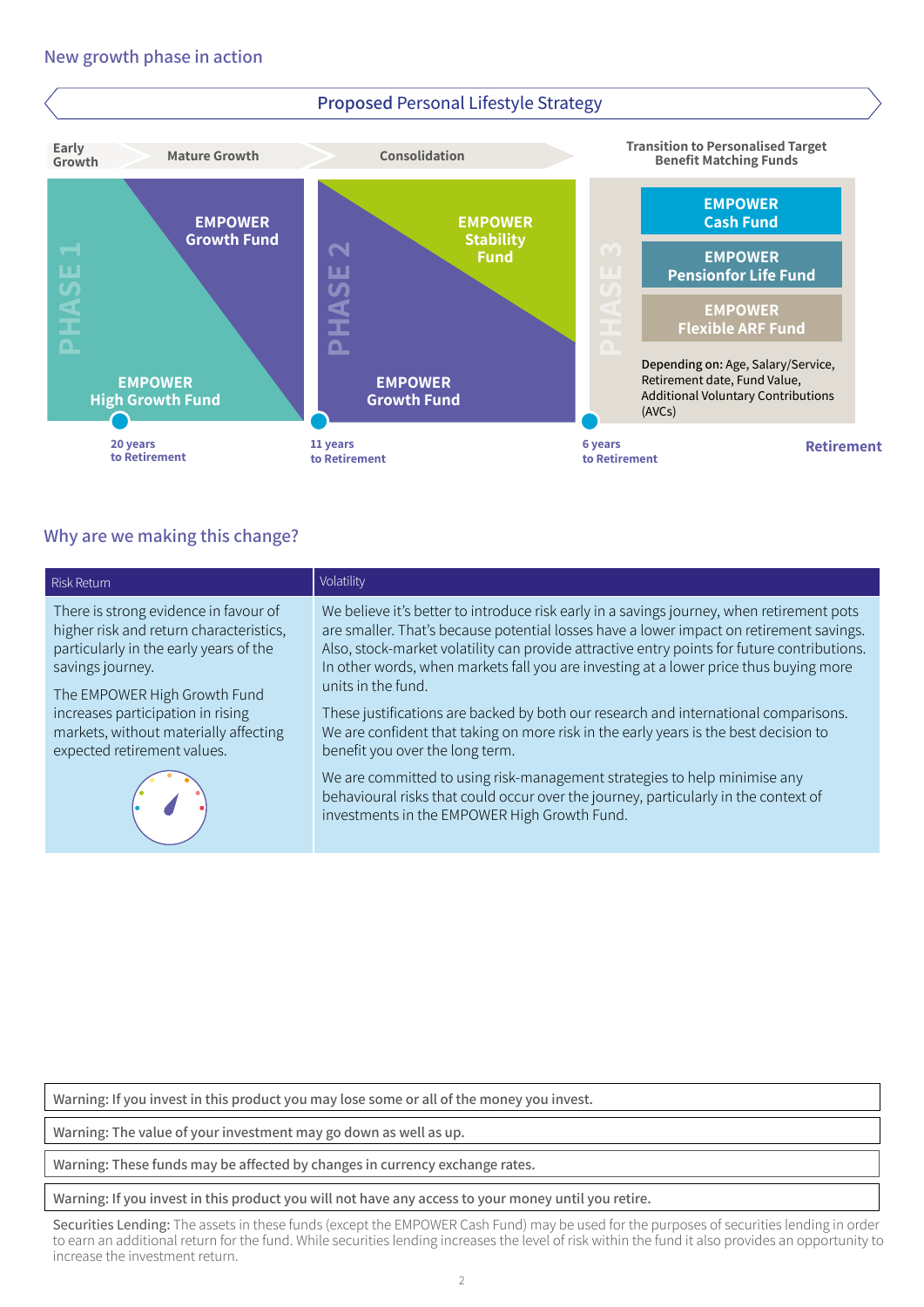### **What will I see happen?**

If you have more than 20 years to go to your retirement date you will see your retirement savings move from the EMPOWER Growth Fund to the EMPOWER High Growth Fund. (See Case Study 1 below).

If you are between 11 and 20 years from retirement you will currently be invested 100% in the EMPOWER Growth Fund. After the changes to EMPOWER PLS you will see a percentage of your retirement savings move to being invested in the EMPOWER High Growth Fund. (See Case Study 2 below).

| Case Study 1                      |                                                                                              | Case Study 2                       |                                                                               | Case Study 3                  |                                                                              |
|-----------------------------------|----------------------------------------------------------------------------------------------|------------------------------------|-------------------------------------------------------------------------------|-------------------------------|------------------------------------------------------------------------------|
|                                   | 88<br>A member<br>currently with<br>$20$ or<br>more years<br>from normal<br>retirement date. |                                    | $\sqrt{100}$<br>A member<br>currently<br>15 years<br>from<br>retirement date. |                               | <b>PPPP</b><br>A member<br>currently<br>10 years<br>from<br>retirement date. |
| <b>Current Fund</b>               |                                                                                              | <b>Current Fund</b>                |                                                                               | <b>Current Funds</b>          |                                                                              |
| <b>EMPOWER Growth Fund</b>        | 100%                                                                                         | <b>EMPOWER Growth Fund</b>         | 100%                                                                          | <b>EMPOWER Growth Fund</b>    | 90%                                                                          |
|                                   |                                                                                              |                                    |                                                                               | <b>EMPOWER Stability Fund</b> | 10%                                                                          |
|                                   |                                                                                              |                                    |                                                                               |                               |                                                                              |
| <b>New Fund</b>                   |                                                                                              | New Funds                          |                                                                               | <b>New Funds</b>              |                                                                              |
| <b>EMPOWER HighGrowth</b><br>Fund | 100%                                                                                         | <b>EMPOWER High Growth</b><br>Fund | 44%                                                                           | <b>EMPOWER Growth Fund</b>    | 90%                                                                          |
|                                   |                                                                                              | <b>EMPOWER Growth Fund</b>         | 56%                                                                           | <b>EMPOWER Stability Fund</b> | 10%                                                                          |
|                                   |                                                                                              |                                    |                                                                               |                               |                                                                              |

Note: There is no change to your existing strategy mix

If you invest in EMPOWER PLS then all of your pension contributions must be invested in this strategy, you cannot select other funds and have the EMPOWER PLS features outlined above.

#### **Next Steps**

Implementation is planned for the fourth quarter of 2021. No actions are required by you. After the change has been made you will notice a change to your fund choice. To view your pension investments and more visit your online account: www.pensionplanetinteractive.ie

We've created a really helpful video so you can learn more about the EMPOWER Personal Lifestyle Strategy (PLS).

Open your camera on your mobile device and hover over the QR code and you will be prompted to open the video.

Alternatively you can also view it on [Vimeo.com/589417804/baa5ca2ddb](https://Vimeo.com/589417804/baa5ca2ddb)

**Warning: If you invest in this product you may lose some or all of the money you invest.**

**Warning: The value of your investment may go down as well as up.**

**Warning: These funds may be affected by changes in currency exchange rates.**

#### **Warning: If you invest in this product you will not have any access to your money until you retire.**

Securities Lending: The assets in these funds (except the EMPOWER Cash Fund) may be used for the purposes of securities lending in order to earn an additional return for the fund. While securities lending increases the level of risk within the fund it also provides an opportunity to increase the investment return.